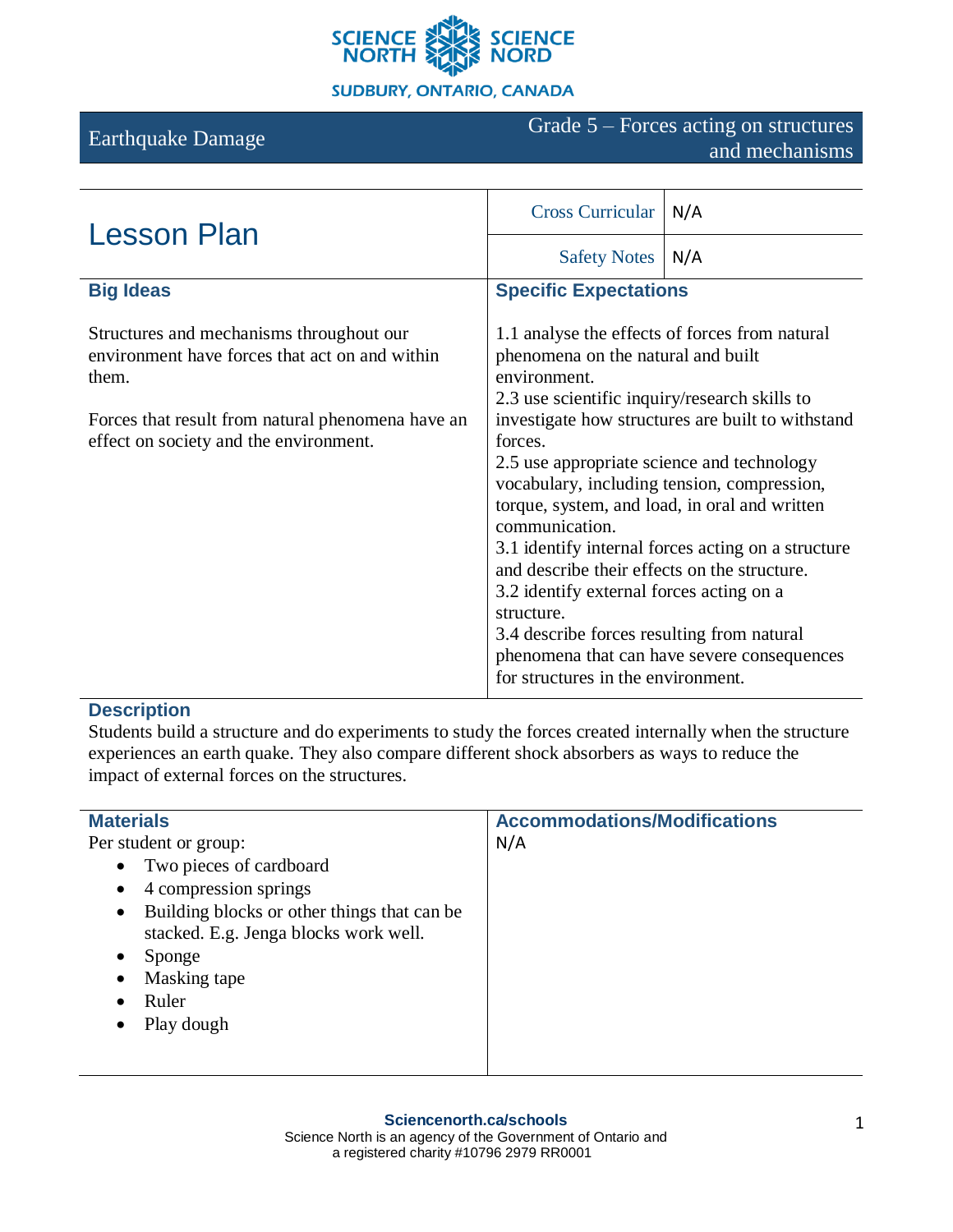

## **Introduction**

Today we are looking at how we can protect a building from earth quake damage. Let's discuss a few things first.

- What is an earthquake?
- Are some earthquakes stronger than others (yes)
- Have you ever experienced an earthquake? (let that lead into discussion of earthquakes being more common in some parts of the world)
- The ground could shake back and forth or up or down.
- Buildings have to be protected from earthquakes. Let's see why!

## **Action**

Distribute a few building blocks to every student. Also distribute a piece of cardboard.

## **Impact of Earthquakes (no protection)**

Vertical shaking

- Build a small structure but this time place bits of playdough between each level (see example below).
	- o Have one student place a hand on top of the building.
	- o Have a second student shake the platform up and down
	- $\circ$  Discuss: what happened to the play dough? (It got compressed note by how much). There are forces acting WITHIN the building. Otherwise play dough would not be deformed.

Horizontal shaking

- Build another small structure on the cardboard. (Could be as little as two stacked building blocks, no play dough this time)
- Shake the cardboard back and forth. Try it several times at several speeds (frequencies) and amplitudes.
	- o Discuss: what happens? Building tumbles down or gets crooked. Depending on the speed of the shaking and how strong it is the building collapses sooner or later. External forces create forces WITHIN the building.
	- o This is vertical movement. Now let's see what happens with vertical movement.

## **Protecting Buildings from Earthquakes**

If you wish have students do these next experiments on their own using the attached worksheet. Or you can do it as a class with the instructions below:

If you did the lesson "Absorbing shock" you can start by using the shock absorber the students built in that lesson. If you don't have that use a sponge for this part: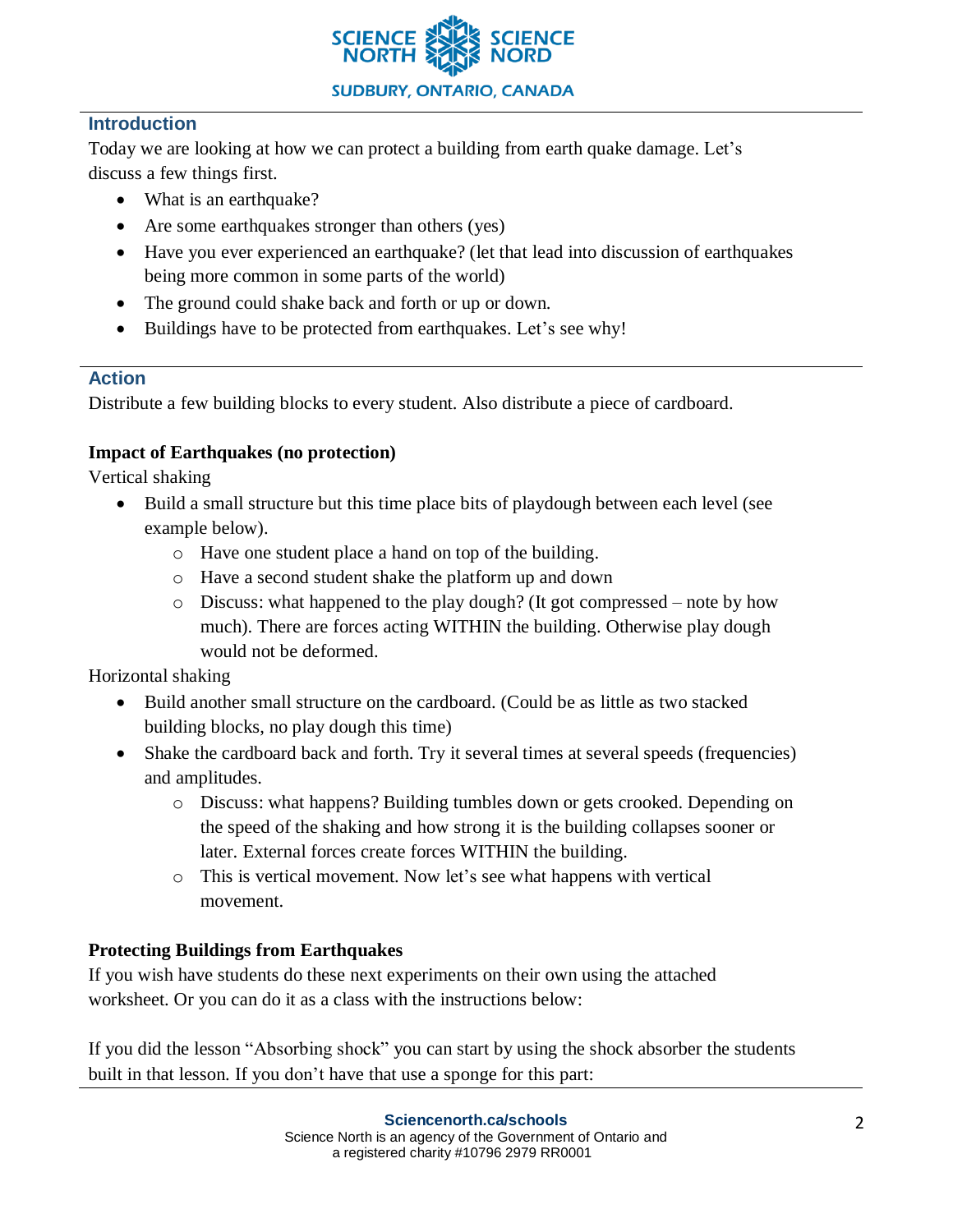

#### Vertical shaking

- Build the same structure as above (with play dough between each level) but ON the shock absorbing platform or on a piece of sponge or foam.
- Repeat experiment of shaking up and down.
- Discuss: How has the impact changed? Is the play dough compressed as much (should be less)? Why? (External force is absorbed by the material as it compresses)

## Building a Base isolation

Discuss how we could reduce the impact of horizontal shaking on a building. One way would be to allow the building to slide back and forth as the ground moves underneath it. This is called base isolation (see PowerPoint for examples). Let's build a base isolator to test (reference image below gives guidance):

- Tape four springs to the corners of one piece of cardboard. Then place the second piece of cardboard on top and also tape the corners to the springs.
	- o NOTE: You can reuse the shock absorbing platform if you built one. Basically remove the skewers and then re-attach the springs using tape.

### Horizontal shaking

- Build a small structure on the top cardboard.
- Now shake the BOTTTOM cardboard as you did earlier when no protection was present.
- Is the building affected as before? (if unsure, simply shake the top cardboard and see what happens)
- You should notice that depending on the frequency and amplitude of the shaking the building may stay almost perfectly at rest and won't collapse.
- By putting the springs between the ground and the base of the building you now allow the building to stay in place even as the ground moves. This is really being done for tall buildings – see examples in PowerPoint.

## **Consolidation/Extension**

Look at some videos of buildings in earth quakes and the PowerPoint with examples of how buildings are protected from earthquakes.

Discuss how these natural forces affect buildings and lead to forces within them. Humans have to come up with technology to reduce the impact of these forces.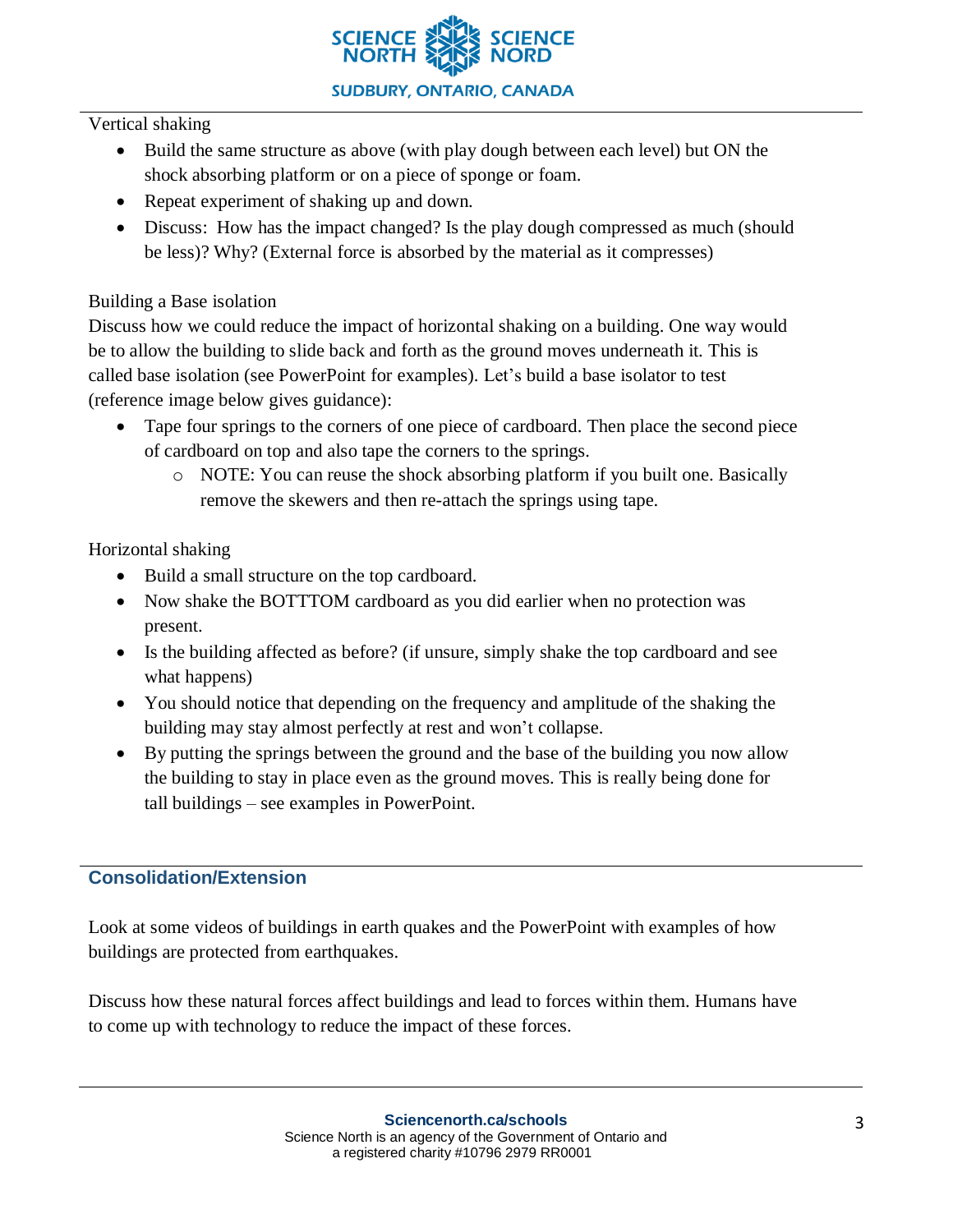

# **Additional Resources**

## **Videos**

Earth quake testing, quite similar to this lesson but on a larger scale: https://www.youtube.com/watch?v=d9qRjBh4hQA

High rises in Japan swaying after an earthquake: https://www.youtube.com/watch?v=7Zw-BvKo0pI

### **Photos**



Structure with play dough between levels